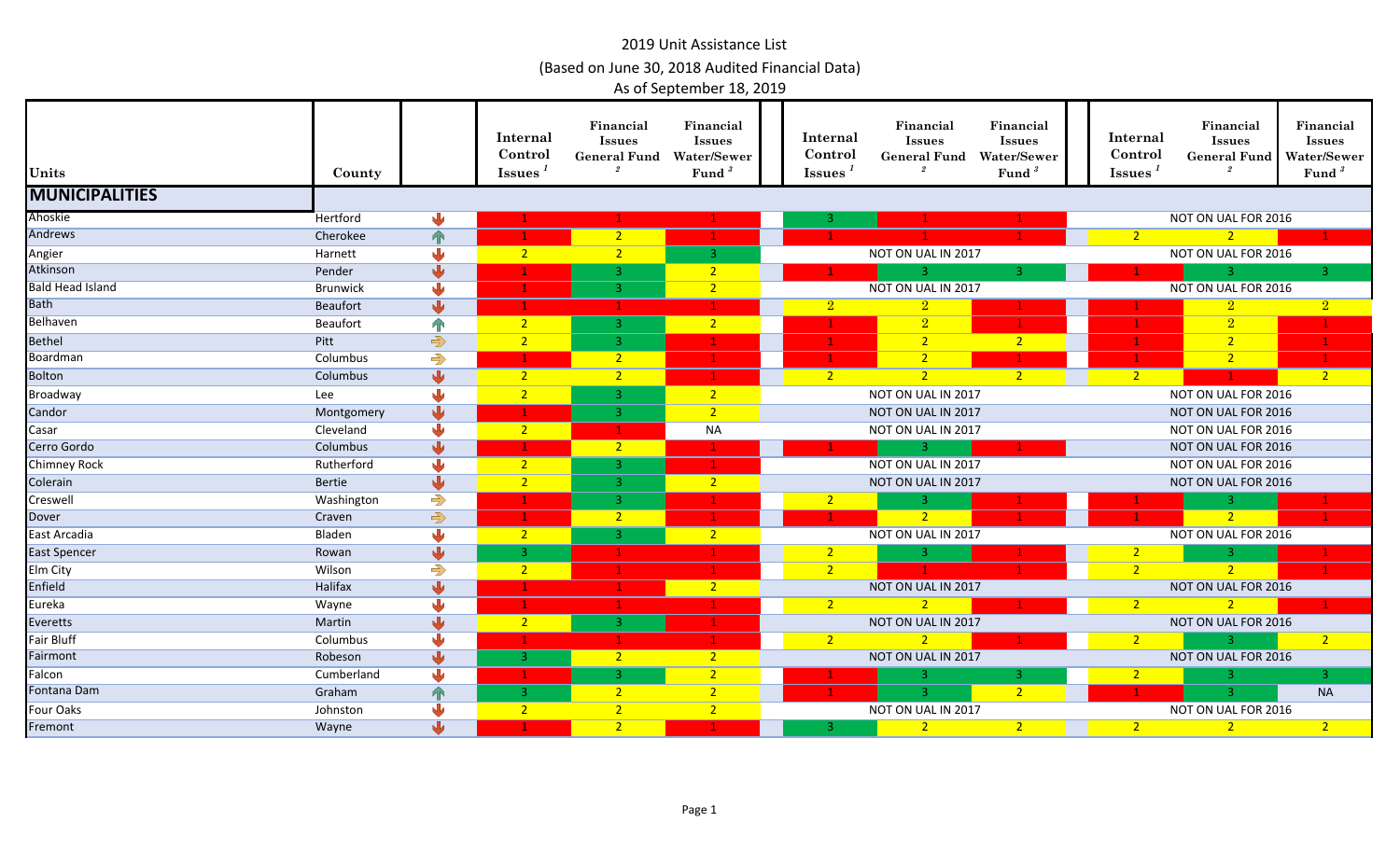| Units               | County       |                         | Internal<br>Control<br>$\overline{\mathbf{I}}$ ssues <sup><math>1</math></sup> | Financial<br><b>Issues</b><br><b>General Fund</b><br>$\overline{2}$ | Financial<br><b>Issues</b><br><b>Water/Sewer</b><br>Fund <sup>3</sup> | Internal<br>Control<br>$\overline{\mathbf{I}}$ ssues <sup><math>1</math></sup> | Financial<br><b>Issues</b><br><b>General Fund</b><br>$\overline{2}$ | Financial<br><b>Issues</b><br>Water/Sewer<br>Fund $3$ | Internal<br>Control<br>$\overline{\text{Issues}}^1$ | Financial<br><b>Issues</b><br><b>General Fund</b><br>$\overline{2}$ | Financial<br><b>Issues</b><br><b>Water/Sewer</b><br>Fund $3$ |
|---------------------|--------------|-------------------------|--------------------------------------------------------------------------------|---------------------------------------------------------------------|-----------------------------------------------------------------------|--------------------------------------------------------------------------------|---------------------------------------------------------------------|-------------------------------------------------------|-----------------------------------------------------|---------------------------------------------------------------------|--------------------------------------------------------------|
| Gamewell            | Caldwell     | ۰IJ                     | 3.                                                                             | 3.                                                                  | 2 <sup>1</sup>                                                        |                                                                                | NOT ON UAL IN 2017                                                  |                                                       |                                                     | NOT ON UAL FOR 2016                                                 |                                                              |
| Gaston              | Northampton  | ₩                       |                                                                                | $2^{\circ}$                                                         | <b>NA</b>                                                             |                                                                                | NOT ON UAL IN 2017                                                  |                                                       |                                                     | NOT ON UAL FOR 2016                                                 |                                                              |
| Gatesville          | Gates        | $\Rightarrow$           |                                                                                |                                                                     | <b>NA</b>                                                             |                                                                                | 3.                                                                  | <b>NA</b>                                             | $\mathbf{1}$                                        | 3                                                                   | <b>NA</b>                                                    |
| <b>Glen Alpine</b>  | <b>Burke</b> | $\Rightarrow$           | в.                                                                             |                                                                     | 2 <sup>1</sup>                                                        |                                                                                | NOT ON UAL IN 2017                                                  |                                                       |                                                     |                                                                     | 2 <sup>2</sup>                                               |
| Godwin              | Cumberland   | N.                      |                                                                                |                                                                     | 2 <sub>1</sub>                                                        |                                                                                |                                                                     | $\overline{2}$                                        | $\sqrt{2}$                                          | 3.                                                                  | $\mathbf{1}$                                                 |
| Greenevers          | Duplin       | $\Rightarrow$           | 3                                                                              | 3.                                                                  | $\overline{2}$                                                        | $\overline{3}$                                                                 | $\overline{3}$                                                      | $\overline{2}$                                        | -3                                                  | $\overline{3}$                                                      | 2 <sup>7</sup>                                               |
| Green Level         | Alamance     | 业                       | $\overline{2}$                                                                 | $2^{\circ}$                                                         | $\overline{2}$                                                        |                                                                                | NOT ON UAL IN 2017                                                  |                                                       |                                                     | NOT ON UAL FOR 2016                                                 |                                                              |
| Grifton             | Pitt         | $\Rightarrow$           | 3                                                                              | 3.                                                                  | 2 <sup>1</sup>                                                        | -3.                                                                            | -3.                                                                 | $\overline{2}$                                        |                                                     | NOT ON UAL FOR 2016                                                 |                                                              |
| Grover              | Cleveland    |                         | 3                                                                              | $\overline{2}$                                                      |                                                                       |                                                                                | NOT ON UAL IN 2017                                                  |                                                       |                                                     | NOT ON UAL FOR 2016                                                 |                                                              |
| <b>Halifax</b>      | Halifax      | $\sqrt{2}$              |                                                                                | в.                                                                  | 2 <sup>2</sup>                                                        | $\overline{2}$                                                                 | $\overline{2}$                                                      | 2 <sup>1</sup>                                        |                                                     | NOT ON UAL FOR 2016                                                 |                                                              |
| <b>Hamilton</b>     | Martin       | sШ                      |                                                                                |                                                                     | $\overline{2}$                                                        |                                                                                | Not on UAL in 2017                                                  |                                                       |                                                     | NOT ON UAL FOR 2017                                                 |                                                              |
| <b>Hemby Bridge</b> | Union        | $\Rightarrow$           | $\overline{2}$                                                                 |                                                                     | <b>NA</b>                                                             | $\overline{2}$                                                                 | 3.                                                                  | <b>NA</b>                                             |                                                     | -3 -                                                                | <b>NA</b>                                                    |
| Henderson           | Vance        | ىلل                     | $\overline{2}$                                                                 | 3.                                                                  | $\overline{2}$                                                        |                                                                                | NOT ON UAL IN 2017                                                  |                                                       |                                                     | NOT ON UAL FOR 2016                                                 |                                                              |
| <b>Hertford</b>     | Perquimans   | ₩                       | $\overline{2}$                                                                 | 3.                                                                  | $\overline{2}$                                                        |                                                                                | NOT ON UAL IN 2017                                                  |                                                       |                                                     | NOT ON UAL FOR 2016                                                 |                                                              |
| Hillsborough        | Orange       | ⋓                       | $\overline{2}$                                                                 | 3.                                                                  | $\mathbf{3}$                                                          |                                                                                | NOT ON UAL IN 2017                                                  |                                                       |                                                     | NOT ON UAL FOR 2016                                                 |                                                              |
| -6<br>Hoffman       | Richmond     | $\Rightarrow$           | -3.                                                                            | -3.                                                                 |                                                                       | $\overline{2}$                                                                 |                                                                     | <b>NA</b>                                             | $\overline{2}$                                      |                                                                     | <b>NA</b>                                                    |
| <b>Holly Ridge</b>  | Onslow       | ۰IJ                     | $\overline{2}$                                                                 | $\overline{3}$                                                      | <b>NA</b>                                                             |                                                                                | NOT ON UAL IN 2017                                                  |                                                       |                                                     | NOT ON UAL FOR 2016                                                 |                                                              |
| Hookerton           | Greene       | $\overline{\mathbf{u}}$ | 2 <sup>1</sup>                                                                 |                                                                     | $\overline{2}$                                                        |                                                                                | NOT ON UAL IN 2017                                                  |                                                       |                                                     | NOT ON UAL FOR 2016                                                 |                                                              |
| <b>Hot Springs</b>  | Madison      | $\mathbf{P}$            | 3                                                                              | 3.                                                                  |                                                                       | $\overline{2}$                                                                 | з.                                                                  |                                                       |                                                     | $\overline{2}$                                                      |                                                              |
| Kenansville         | Duplin       | $\Rightarrow$           | $\overline{2}$                                                                 |                                                                     | 3.                                                                    | $\overline{2}$                                                                 | -3.                                                                 | -3.                                                   | $\overline{2}$                                      | 3                                                                   | 3                                                            |
| Kingstown           | Cleveland    | $\Rightarrow$           |                                                                                |                                                                     |                                                                       |                                                                                |                                                                     |                                                       |                                                     |                                                                     |                                                              |
| Lake Santeetlah     | Graham       | $\sqrt{2}$              | -3.                                                                            | 3.                                                                  | 2 <sup>2</sup>                                                        |                                                                                | NOT ON UAL IN 2017                                                  |                                                       |                                                     | NOT ON UAL FOR 2016                                                 |                                                              |
| Landis              | Rowan        | ۱JL                     |                                                                                |                                                                     |                                                                       | $\overline{2}$                                                                 | $\overline{2}$                                                      | 3.                                                    | $\overline{2}$                                      |                                                                     | $\overline{3}$                                               |
| Leggett             | Edgecombe    | ⋓                       | 2 <sup>2</sup>                                                                 | 3.                                                                  | <b>NA</b>                                                             |                                                                                | NOT ON UAL IN 2017                                                  |                                                       |                                                     | NOT ON UAL FOR 2016                                                 |                                                              |
| Lilesville          | Anson        | طاء                     | 3                                                                              | $\overline{2}$                                                      | 2 <sup>1</sup>                                                        |                                                                                | NOT ON UAL IN 2017                                                  |                                                       |                                                     | NOT ON UAL FOR 2016                                                 |                                                              |
| Lincolnton          | Lincoln      | J                       | $\overline{2}$                                                                 |                                                                     | $\overline{3}$                                                        |                                                                                | NOT ON UAL IN 2017                                                  |                                                       |                                                     | NOT ON UAL FOR 2016                                                 |                                                              |
| Littleton           | Halifax      | ىلل                     |                                                                                | 2 <sup>1</sup>                                                      | $2 -$                                                                 |                                                                                | NOT ON UAL IN 2017                                                  |                                                       |                                                     | NOT ON UAL FOR 2016                                                 |                                                              |
| Love Valley         | Iredell      | $\Rightarrow$           |                                                                                |                                                                     |                                                                       |                                                                                |                                                                     |                                                       |                                                     |                                                                     |                                                              |
| Lumberton           | Robeson      | ⋓                       | -3.                                                                            | $\overline{2}$                                                      | 2 <sup>1</sup>                                                        |                                                                                | NOT ON UAL IN 2017                                                  |                                                       |                                                     | NOT ON UAL FOR 2016                                                 |                                                              |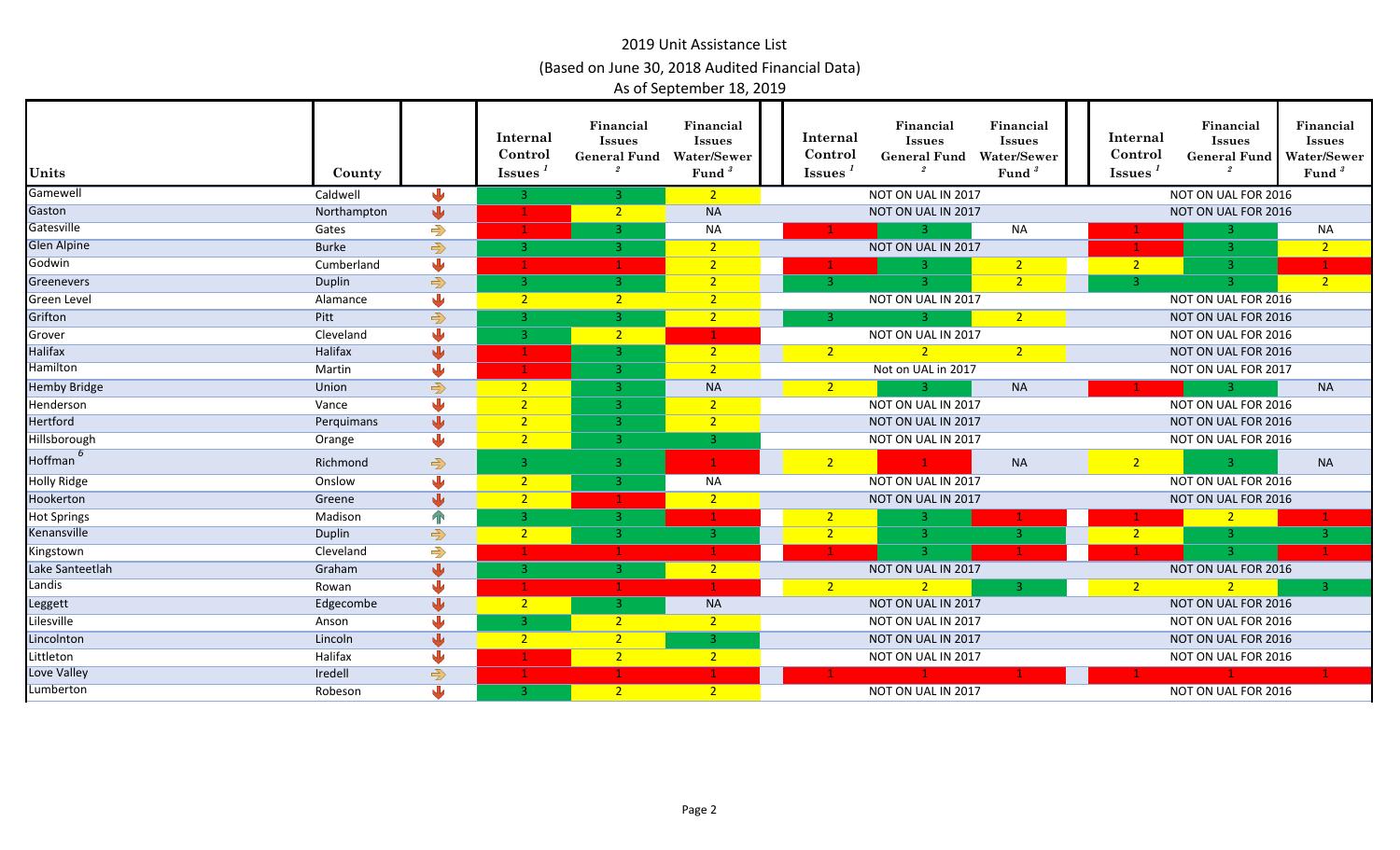| Units                | County       |                         | Internal<br>Control<br><b>Issues</b> | Financial<br><b>Issues</b><br><b>General Fund</b><br>$\it 2$ | Financial<br><b>Issues</b><br><b>Water/Sewer</b><br>Fund <sup>3</sup> | Internal<br>Control<br>Issues <sup>1</sup> | Financial<br><b>Issues</b><br><b>General Fund</b><br>$\overline{2}$ | Financial<br><b>Issues</b><br>Water/Sewer<br>Fund <sup>3</sup> | Internal<br>Control<br><b>Issues</b> | Financial<br><b>Issues</b><br><b>General Fund</b><br>$\overline{2}$ | Financial<br><b>Issues</b><br>Water/Sewer<br>Fund <sup>3</sup> |
|----------------------|--------------|-------------------------|--------------------------------------|--------------------------------------------------------------|-----------------------------------------------------------------------|--------------------------------------------|---------------------------------------------------------------------|----------------------------------------------------------------|--------------------------------------|---------------------------------------------------------------------|----------------------------------------------------------------|
| Macclesfield         | Edgecombe    | ₩                       | $\overline{2}$                       |                                                              |                                                                       |                                            |                                                                     | 2 <sup>2</sup>                                                 | $\sqrt{2}$                           |                                                                     |                                                                |
| Maysville            | Jones        | $\Rightarrow$           |                                      |                                                              |                                                                       |                                            |                                                                     | 1.                                                             |                                      |                                                                     |                                                                |
| Milton               | Caswell      | $\overline{\mathbf{u}}$ | з.                                   |                                                              |                                                                       | 3                                          |                                                                     | 3                                                              |                                      |                                                                     |                                                                |
| <b>Mount Olive</b>   | Wayne        | $\Rightarrow$           | $\overline{2}$                       |                                                              |                                                                       | $\overline{2}$                             |                                                                     |                                                                |                                      | NOT ON UAL FOR 2016                                                 |                                                                |
| Morven               | Anson        | n                       | $\overline{2}$                       | 3.                                                           |                                                                       |                                            |                                                                     | 2 <sup>2</sup>                                                 |                                      | 3                                                                   |                                                                |
| Mufreesboro          | Hertford     |                         | $\overline{2}$                       | 3.                                                           | 3                                                                     |                                            | NOT ON UAL IN 2017                                                  |                                                                |                                      | NOT ON UAL FOR 2016                                                 |                                                                |
| Nashville            | <b>Nash</b>  | JL                      | $\overline{2}$                       | 2 <sup>1</sup>                                               | -3.                                                                   |                                            | NOT ON UAL IN 2017                                                  |                                                                |                                      | NOT ON UAL FOR 2016                                                 |                                                                |
| Navassa              | Brunswick    |                         |                                      | $\mathcal{D}$                                                |                                                                       | $\overline{2}$                             | 3.                                                                  |                                                                | $\overline{2}$                       | 3.                                                                  |                                                                |
| North Topsail Beach  | Onslow       | $\mathbf{L}$            | 2 <sup>2</sup>                       | 2 <sup>1</sup>                                               | <b>NA</b>                                                             |                                            | NOT ON UAL IN 2017                                                  |                                                                |                                      | NOT ON UAL FOR 2016                                                 |                                                                |
| Northwest            | Brunswick    | $\Rightarrow$           | $\overline{2}$                       | 3.                                                           |                                                                       | $\overline{2}$                             | З.                                                                  |                                                                |                                      | NOT ON UAL FOR 2016                                                 |                                                                |
| Norwood              | Stanly       | $\Rightarrow$           |                                      | 2 <sup>2</sup>                                               |                                                                       |                                            | 2 <sup>2</sup>                                                      | 2 <sup>2</sup>                                                 | $\overline{2}$                       | 2 <sup>2</sup>                                                      | 2 <sup>1</sup>                                                 |
| Oak Island           | Brunswick    | ۰IJ                     | 2 <sup>2</sup>                       | 3.                                                           | $\overline{3}$                                                        |                                            | NOT ON UAL IN 2017                                                  |                                                                |                                      | NOT ON UAL FOR 2016                                                 |                                                                |
| Ossipee              | Alamance     | $\Rightarrow$           |                                      |                                                              |                                                                       | $\overline{2}$                             |                                                                     |                                                                |                                      | NOT ON UAL FOR 2016                                                 |                                                                |
| Pikeville            | Wayne        | J                       | $2 -$                                |                                                              |                                                                       |                                            | 3                                                                   |                                                                | $\overline{2}$                       | 3.                                                                  | 3                                                              |
| Polkville            | Cleveland    | $\Rightarrow$           |                                      | -3.                                                          |                                                                       |                                            | -3.                                                                 |                                                                |                                      | 3.                                                                  |                                                                |
| Powellsville         | Bertie       | $\Rightarrow$           |                                      | 3.                                                           |                                                                       |                                            | -3.                                                                 |                                                                |                                      |                                                                     |                                                                |
| Proctorville         | Robeson      | $\overline{\mathbf{u}}$ |                                      | -3.                                                          |                                                                       |                                            | ್ತಾ                                                                 | $\overline{3}$                                                 |                                      | NOT ON UAL FOR 2016                                                 |                                                                |
| Ramseur              | Randolph     | ⋓                       | $\overline{2}$                       | -3.                                                          | 3                                                                     |                                            | NOT ON UAL IN 2017                                                  |                                                                |                                      | NOT ON UAL FOR 2016                                                 |                                                                |
| <b>Red Springs</b>   | Robeson      | $\sqrt{2}$              |                                      |                                                              | 2 <sup>2</sup>                                                        | $\overline{2}$                             | $\overline{2}$                                                      | 3.                                                             |                                      | NOT ON UAL FOR 2016                                                 |                                                                |
| Robbins              | Moore        | J                       | -3                                   | $2^{\circ}$                                                  | $\overline{2}$                                                        |                                            | NOT ON UAL IN 2017                                                  |                                                                |                                      | NOT ON UAL FOR 2016                                                 |                                                                |
| Roper                | Washington   | $\mathbf{T}$            |                                      |                                                              | $\overline{2}$                                                        |                                            |                                                                     | ₹                                                              |                                      | $\mathbf{1}$                                                        | $\overline{3}$                                                 |
| Rosman               | Transylvania | مالی                    | $\overline{2}$                       | 3.                                                           | ್ತಾ                                                                   |                                            | NOT ON UAL IN 2017                                                  |                                                                |                                      | NOT ON UAL FOR 2016                                                 |                                                                |
| <b>Saint Pauls</b>   | Robeson      | ۱J                      |                                      |                                                              |                                                                       | $\overline{2}$                             | $\overline{2}$                                                      |                                                                | $\overline{2}$                       | 2 <sup>2</sup>                                                      | 2 <sup>2</sup>                                                 |
| Seaboard             | Northampton  | $\Rightarrow$           | $\overline{2}$                       | 2 <sup>1</sup>                                               | 2 <sup>1</sup>                                                        |                                            |                                                                     | $\overline{3}$                                                 |                                      |                                                                     | $\overline{3}$                                                 |
| Seagrove             | Randolph     | $\sqrt{2}$              | $\overline{2}$                       |                                                              | <b>NA</b>                                                             | $\sqrt{2}$                                 |                                                                     | <b>NA</b>                                                      |                                      | 3.                                                                  | <b>NA</b>                                                      |
| <b>Seven Springs</b> | Wayne        | $\Rightarrow$           | з.                                   | з.                                                           | 2 <sup>2</sup>                                                        |                                            |                                                                     |                                                                |                                      | 3                                                                   | 2 <sup>7</sup>                                                 |
| Sharpsburg           | <b>Nash</b>  | $\Rightarrow$           | $\overline{2}$                       | -3.                                                          | $\overline{3}$                                                        | 2 <sup>2</sup>                             |                                                                     | -3.                                                            | 2 <sup>2</sup>                       | 3                                                                   | $\overline{3}$                                                 |
| <b>Snow Hill</b>     | Greene       | ىل                      |                                      | 3.                                                           | $\overline{2}$                                                        |                                            | NOT ON UAL IN 2017                                                  |                                                                |                                      | NOT ON UAL FOR 2016                                                 |                                                                |
| <b>Speed</b>         | Edgecombe    | $\Rightarrow$           |                                      | -3.                                                          | <b>NA</b>                                                             |                                            | ್ತಾ                                                                 | <b>NA</b>                                                      |                                      | NOT ON UAL FOR 2016                                                 |                                                                |
| <b>Staley</b>        | Randolph     | $\mathbb{P}$            | 2 <sup>2</sup>                       | 3.                                                           | <b>NA</b>                                                             |                                            | 3.                                                                  | $N_A$                                                          | $\sqrt{2}$                           | $\mathbf{3}$                                                        | <b>NA</b>                                                      |
| Stedman              | Cumberland   | J                       | $\overline{2}$                       | -3.                                                          | <b>NA</b>                                                             |                                            | NOT ON UAL IN 2017                                                  |                                                                |                                      | NOT ON UAL FOR 2016                                                 |                                                                |
| Stovall              | Granville    |                         | з.                                   | 3.                                                           | $\overline{2}$                                                        |                                            | NOT ON UAL IN 2017                                                  |                                                                |                                      | NOT ON UAL FOR 2016                                                 |                                                                |
| <b>Tabor City</b>    | Columbus     |                         | $\overline{2}$                       | 2 <sup>1</sup>                                               | 3                                                                     |                                            | NOT ON UAL IN 2017                                                  |                                                                |                                      | NOT ON UAL FOR 2016                                                 |                                                                |
| <b>Tar Heel</b>      | Bladen       | $\mathbf{T}$            | -3                                   | $\overline{2}$                                               | 2 <sup>1</sup>                                                        |                                            | 3.                                                                  | R.                                                             |                                      | 3 <sup>1</sup>                                                      | $\overline{3}$                                                 |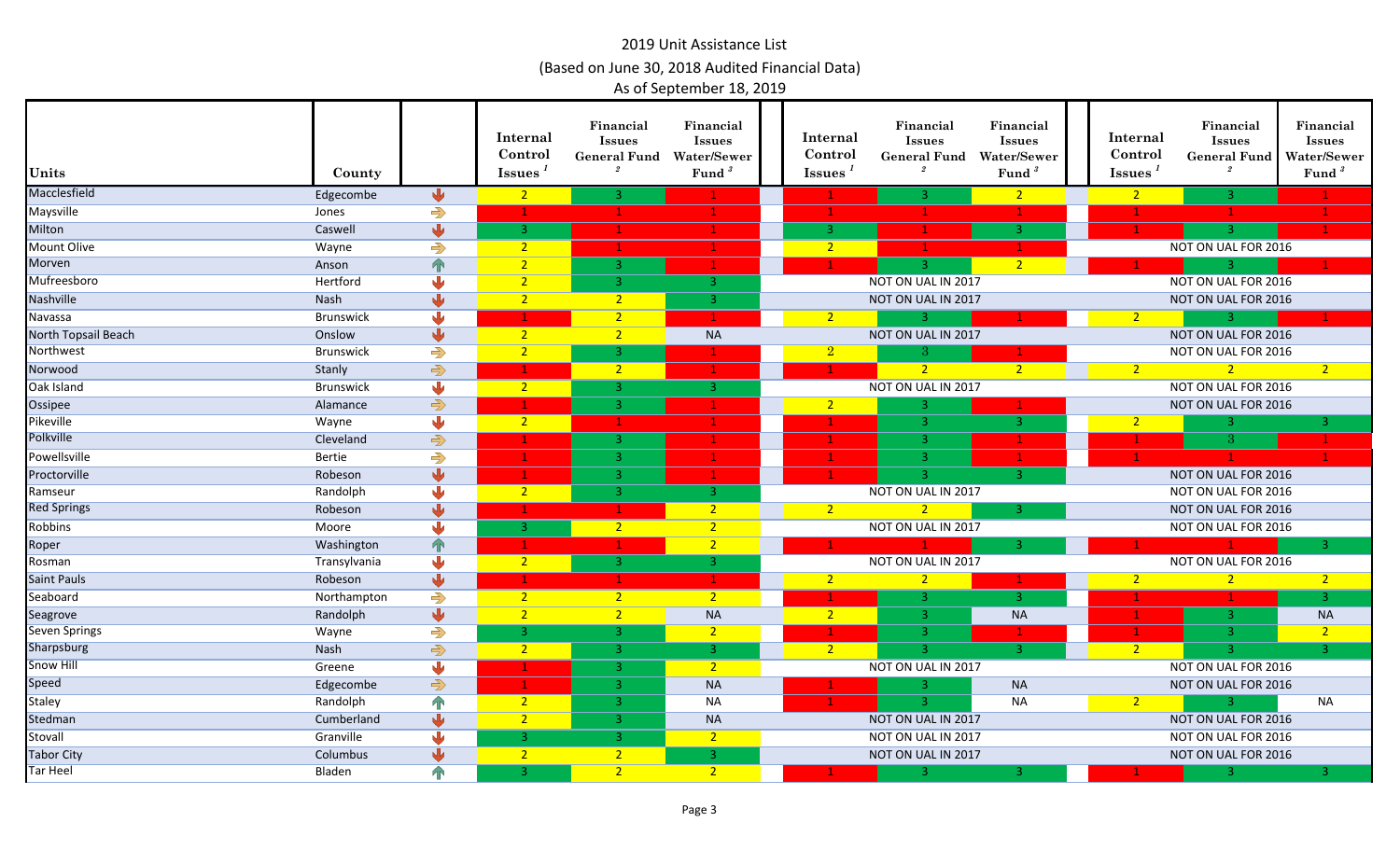| Units                                               | County        |                   | Internal<br>Control<br><b>Issues</b> | Financial<br><b>Issues</b><br><b>General Fund</b> | Financial<br><b>Issues</b><br>Water/Sewer<br>Fund | Internal<br>Control<br><b>Issues</b> | Financial<br><b>Issues</b><br><b>General Fund</b> | Financial<br><b>Issues</b><br>Water/Sewer<br>Fund |    | Internal<br>Control<br><b>Issues</b> | Financial<br><b>Issues</b><br>General Fund   Water/Sewer | Financial<br><b>Issues</b><br>Fund <sup>3</sup> |
|-----------------------------------------------------|---------------|-------------------|--------------------------------------|---------------------------------------------------|---------------------------------------------------|--------------------------------------|---------------------------------------------------|---------------------------------------------------|----|--------------------------------------|----------------------------------------------------------|-------------------------------------------------|
| Taylorsville                                        | Alexander     |                   |                                      |                                                   |                                                   |                                      | NOT ON UAL IN 2017                                |                                                   |    |                                      | NOT ON UAL FOR 2016                                      |                                                 |
| Tryon                                               | Polk          |                   |                                      |                                                   |                                                   |                                      |                                                   |                                                   |    |                                      |                                                          |                                                 |
| Taylortown                                          | Moore         |                   |                                      |                                                   |                                                   |                                      |                                                   |                                                   |    |                                      |                                                          |                                                 |
| <b>Walnut Cove</b>                                  | <b>Stokes</b> |                   |                                      |                                                   |                                                   |                                      | NOT ON UAL IN 2017                                |                                                   |    |                                      | NOT ON UAL FOR 2016                                      |                                                 |
| <b>Whitakers</b>                                    | Nash          |                   |                                      |                                                   |                                                   |                                      | NOT ON UAL IN 2017                                |                                                   |    |                                      | NOT ON UAL FOR 2016                                      |                                                 |
| Whiteville                                          | Columbus      |                   |                                      |                                                   |                                                   |                                      | NOT ON UAL IN 2017                                |                                                   |    |                                      | NOT ON UAL FOR 2016                                      |                                                 |
| Woodfin                                             | Buncombe      | $\Leftrightarrow$ |                                      |                                                   | <b>NA</b>                                         |                                      |                                                   | <b>NA</b>                                         |    |                                      |                                                          | <b>NA</b>                                       |
| <b>Total Number of Municipalities</b>               | 100           |                   |                                      |                                                   |                                                   |                                      |                                                   |                                                   |    |                                      |                                                          |                                                 |
| Total Municipalities in each category with a 1 or 2 |               |                   |                                      |                                                   |                                                   |                                      |                                                   |                                                   |    |                                      |                                                          |                                                 |
| rating                                              |               |                   | 81                                   | 49                                                | 73                                                |                                      | 51<br>23                                          |                                                   | 37 |                                      | 46<br>19                                                 | 30                                              |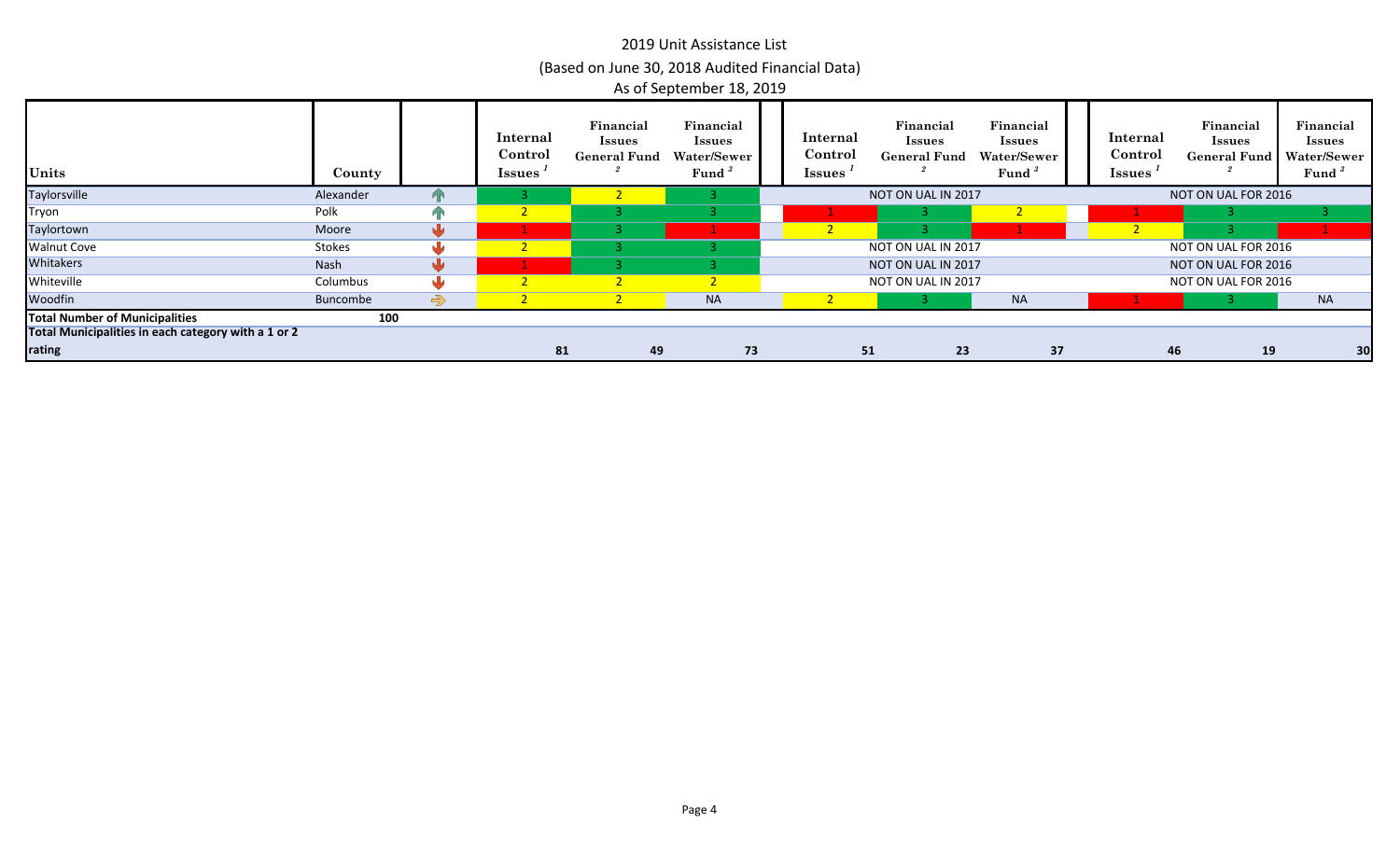| Units                                                  | County   |                         | Internal<br>Control<br>Issues <sup>1</sup> | Financial<br><b>Issues</b><br><b>General Fund</b> | Financial<br><b>Issues</b><br>Water/Sewer<br>Fund <sup>3</sup> | Internal<br>Control<br><b>Issues</b> | Financial<br><b>Issues</b><br><b>General Fund</b> | Financial<br><b>Issues</b><br>Water/Sewer<br>Fund <sup>3</sup> | Internal<br>Control<br><b>Issues</b> | Financial<br><b>Issues</b><br><b>General Fund</b> | Financial<br><b>Issues</b><br>Water/Sewer<br>Fund <sup>3</sup> |
|--------------------------------------------------------|----------|-------------------------|--------------------------------------------|---------------------------------------------------|----------------------------------------------------------------|--------------------------------------|---------------------------------------------------|----------------------------------------------------------------|--------------------------------------|---------------------------------------------------|----------------------------------------------------------------|
| <b>COUNTIES</b>                                        |          |                         |                                            |                                                   |                                                                |                                      |                                                   |                                                                |                                      |                                                   |                                                                |
| <b>Buncombe County</b>                                 |          | ₩                       |                                            | 3.                                                | NA                                                             |                                      | NOT ON UAL IN 2017                                |                                                                |                                      | NOT ON UAL FOR 2016                               |                                                                |
| <b>Edgecombe County</b>                                |          | $\Rightarrow$           |                                            | $\mathbf{3}$                                      | $\overline{2}$                                                 | $\overline{2}$                       |                                                   | $\overline{2}$                                                 |                                      |                                                   | 2 <sup>1</sup>                                                 |
| <b>Gates County</b>                                    |          | ⋓                       |                                            |                                                   | $\overline{3}$                                                 | $\mathbf 1$                          | 3                                                 | 3                                                              |                                      | NOT ON UAL FOR 2016                               |                                                                |
| <b>Hertford County</b>                                 |          | JL                      |                                            | 3.                                                | -3.                                                            | $2 -$                                | R.                                                | 3.                                                             |                                      | NOT ON UAL FOR 2016                               |                                                                |
| <b>Hoke County</b>                                     |          | 个                       |                                            | -3.                                               | -3.                                                            |                                      | 3                                                 | 3                                                              |                                      | 3.                                                | 3                                                              |
| <b>Hyde County</b>                                     |          | $\Rightarrow$           |                                            | $\overline{3}$                                    | 3                                                              | 1                                    | -3.                                               | 3                                                              | $\overline{2}$                       | $\mathbf{R}$                                      | $\mathbf{3}$                                                   |
| <b>Madison County</b>                                  |          | JL                      | $2 -$                                      | -3.                                               | -3.                                                            |                                      | NOT ON UAL IN 2017                                |                                                                |                                      | NOT ON UAL FOR 2016                               |                                                                |
| <b>Orange County</b>                                   |          |                         |                                            | $\overline{3}$                                    | 2 <sup>1</sup>                                                 | 2 <sup>7</sup>                       | 3.                                                | 3                                                              |                                      | NOT ON UAL FOR 2019                               |                                                                |
| <b>Pender County</b>                                   |          |                         |                                            | $\mathbf{B}$                                      | 2 <sup>2</sup>                                                 | $\overline{2}$                       | 3.                                                | 2 <sup>2</sup>                                                 | $\overline{2}$                       | 3.                                                | 2 <sup>2</sup>                                                 |
| Person County                                          |          | ۰L                      | $\overline{2}$                             | $\overline{3}$                                    | NA                                                             |                                      | NOT ON UAL IN 2017                                |                                                                |                                      | NOT ON UAL FOR 2016                               |                                                                |
| <b>Richmond County</b>                                 |          |                         |                                            |                                                   | $\overline{2}$                                                 |                                      | NOT ON UAL IN 2017                                |                                                                |                                      | NOT ON UAL FOR 2016                               |                                                                |
| <b>Robeson County</b>                                  |          |                         |                                            | $\overline{2}$                                    | $\overline{2}$                                                 |                                      | $\overline{2}$                                    | $\overline{2}$                                                 | $\sqrt{2}$                           | 3.                                                | 3.                                                             |
| <b>Yadkin County</b>                                   |          |                         | -3.                                        | -3 I                                              | 2 <sup>1</sup>                                                 |                                      | NOT ON UAL IN 2017                                |                                                                |                                      | NOT ON UAL FOR 2016                               |                                                                |
| <b>Total Number of Counties</b>                        |          | 13                      |                                            |                                                   |                                                                |                                      |                                                   |                                                                |                                      |                                                   |                                                                |
| Total Number of Counties in each category with a 1     |          |                         |                                            |                                                   |                                                                |                                      |                                                   |                                                                |                                      |                                                   |                                                                |
| or 2 rating                                            |          |                         | 12                                         | $\overline{\mathbf{3}}$                           | 6                                                              |                                      | 8<br>$\mathbf{1}$                                 | $\overline{\mathbf{3}}$                                        |                                      | $\mathbf 0$<br>5                                  |                                                                |
|                                                        |          |                         |                                            |                                                   |                                                                |                                      |                                                   |                                                                |                                      |                                                   |                                                                |
| <b>OTHER ENTITY TYPES</b>                              |          |                         |                                            |                                                   |                                                                |                                      |                                                   |                                                                |                                      |                                                   |                                                                |
| <b>Goldston/Gulf Sanitary District</b>                 | Chatham  | $\mathbf{P}$            | $\overline{2}$                             | <b>NA</b>                                         | 2 <sup>1</sup>                                                 | $\mathbf{1}$                         | <b>NA</b>                                         | $\sqrt{2}$                                                     | $1 -$                                | <b>NA</b>                                         | $\sqrt{2}$                                                     |
| Seagrove-Ulah Metropolitan Water District              | Randolph | $\overline{\mathbf{v}}$ | $\overline{2}$                             | <b>NA</b>                                         | $\overline{2}$                                                 |                                      | NOT ON UAL IN 2017                                |                                                                |                                      | NOT ON UAL FOR 2016                               |                                                                |
| <b>Stanly Water &amp; Sewer Authority</b>              | Stanly   | $\Rightarrow$           | 3                                          | <b>NA</b>                                         |                                                                | -3                                   | <b>NA</b>                                         |                                                                | -3.                                  | <b>NA</b>                                         |                                                                |
| <b>Wilkes Transportation Authority</b>                 | Wilkes   | sila.                   | -1.                                        | <b>NA</b>                                         |                                                                |                                      | NOT ON UAL IN 2017                                |                                                                |                                      | NOT ON UAL FOR 2016                               |                                                                |
| <b>Total Number of Other Entities</b>                  |          | $\overline{\mathbf{3}}$ |                                            |                                                   |                                                                |                                      |                                                   |                                                                |                                      |                                                   |                                                                |
| <b>Total Number of Other Entities in each category</b> |          |                         |                                            |                                                   |                                                                |                                      |                                                   |                                                                |                                      |                                                   |                                                                |
| with a 1 or 2 rating                                   |          |                         |                                            | $\overline{2}$<br>$\mathbf 0$                     | 3                                                              |                                      | $\mathbf{0}$<br>1                                 | $\overline{2}$                                                 |                                      | $\mathbf 0$<br>1                                  |                                                                |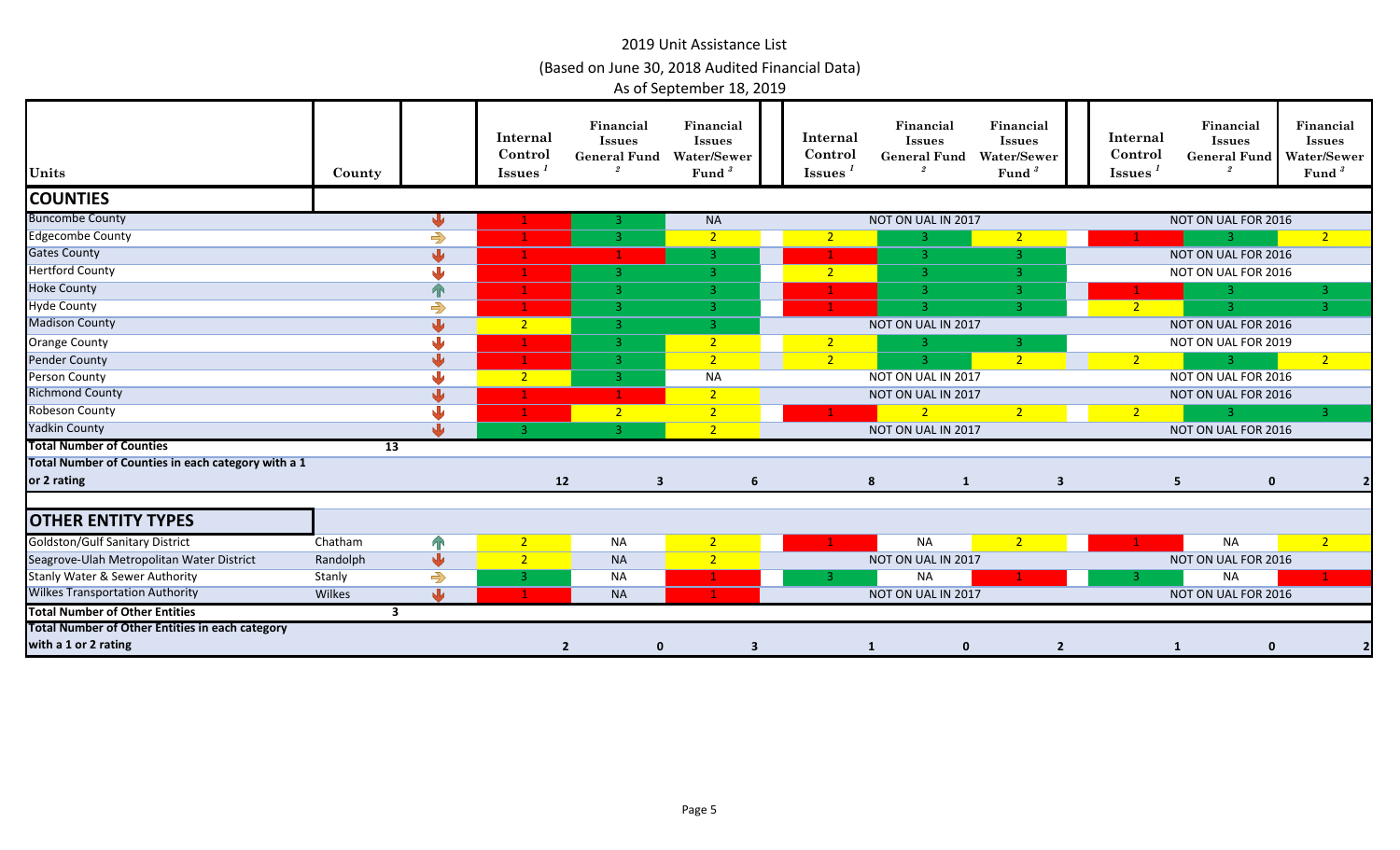| Units                                                 | County           |                 | Internal<br>Control<br><b>Issues</b> | Financial<br><b>Issues</b><br><b>General Fund Water/Sewer</b><br>$\overline{2}$ | Financial<br><b>Issues</b><br>Fund $3$ | Internal<br>Control<br>Issues $1$ | Financial<br><b>Issues</b><br><b>General Fund</b><br>$\overline{2}$ | Financial<br>Issues<br>Water/Sewer<br>Fund <sup>3</sup> | Internal<br>Control<br>$\overline{\mathbf{I}}$ ssues <sup><math>1</math></sup> | Financial<br><b>Issues</b><br>General Fund Water/Sewer<br>$\overline{2}$ | Financial<br><b>Issues</b><br>Fund <sup>3</sup> |
|-------------------------------------------------------|------------------|-----------------|--------------------------------------|---------------------------------------------------------------------------------|----------------------------------------|-----------------------------------|---------------------------------------------------------------------|---------------------------------------------------------|--------------------------------------------------------------------------------|--------------------------------------------------------------------------|-------------------------------------------------|
| Audits not Submitted as of Date of Report             |                  |                 |                                      |                                                                                 |                                        |                                   |                                                                     |                                                         |                                                                                |                                                                          |                                                 |
| <b>MUNICIPALITIES</b>                                 |                  |                 |                                      |                                                                                 |                                        |                                   |                                                                     |                                                         |                                                                                |                                                                          |                                                 |
| Askewville                                            | Bertie           |                 |                                      |                                                                                 |                                        |                                   |                                                                     |                                                         |                                                                                |                                                                          |                                                 |
| <b>Belville</b>                                       | Brunswick        |                 |                                      |                                                                                 |                                        |                                   |                                                                     |                                                         |                                                                                |                                                                          |                                                 |
| <b>Black Creek</b>                                    | Wilson           |                 |                                      |                                                                                 |                                        |                                   |                                                                     |                                                         |                                                                                |                                                                          |                                                 |
| Castalia                                              | Nash             |                 |                                      |                                                                                 |                                        |                                   |                                                                     |                                                         |                                                                                |                                                                          |                                                 |
| Cofield                                               | Hertford         |                 |                                      |                                                                                 |                                        |                                   |                                                                     |                                                         |                                                                                |                                                                          |                                                 |
| Earl                                                  | Cleveland        |                 |                                      |                                                                                 |                                        |                                   |                                                                     |                                                         |                                                                                |                                                                          |                                                 |
| East Laurinburg                                       | Scotland         |                 |                                      |                                                                                 |                                        |                                   |                                                                     |                                                         |                                                                                |                                                                          |                                                 |
| Ellerbe                                               | Richmond         |                 |                                      |                                                                                 |                                        |                                   |                                                                     |                                                         |                                                                                |                                                                          |                                                 |
| Franklinville                                         | Randolph         |                 |                                      |                                                                                 |                                        |                                   |                                                                     |                                                         |                                                                                |                                                                          |                                                 |
| Magnolia                                              | Duplin           |                 |                                      |                                                                                 |                                        |                                   |                                                                     |                                                         |                                                                                |                                                                          |                                                 |
| Newport                                               | Carteret         |                 |                                      |                                                                                 |                                        |                                   |                                                                     |                                                         |                                                                                |                                                                          |                                                 |
| Norlina                                               | Warren           |                 |                                      |                                                                                 |                                        |                                   |                                                                     |                                                         |                                                                                |                                                                          |                                                 |
| Pollocksville                                         | Jones            |                 |                                      |                                                                                 |                                        |                                   |                                                                     |                                                         |                                                                                |                                                                          |                                                 |
| Princeville                                           | Edgecombe        |                 |                                      |                                                                                 |                                        |                                   |                                                                     |                                                         |                                                                                |                                                                          |                                                 |
| Ranlo                                                 | Gaston           |                 |                                      |                                                                                 |                                        |                                   |                                                                     |                                                         |                                                                                |                                                                          |                                                 |
| Richfield                                             | Stanly           |                 |                                      |                                                                                 |                                        |                                   |                                                                     |                                                         |                                                                                |                                                                          |                                                 |
| Robersonville                                         | Martin           |                 |                                      |                                                                                 |                                        |                                   |                                                                     |                                                         |                                                                                |                                                                          |                                                 |
| Ronda                                                 | Wilkes           |                 |                                      |                                                                                 |                                        |                                   |                                                                     |                                                         |                                                                                |                                                                          |                                                 |
| Sims                                                  | Wilson           |                 |                                      |                                                                                 |                                        |                                   |                                                                     |                                                         |                                                                                |                                                                          |                                                 |
| Southport                                             | <b>Brunswick</b> |                 |                                      |                                                                                 |                                        |                                   |                                                                     |                                                         |                                                                                |                                                                          |                                                 |
| <b>Spring Lake</b>                                    | Cumberland       |                 |                                      |                                                                                 |                                        |                                   |                                                                     |                                                         |                                                                                |                                                                          |                                                 |
| <b>Surf City</b>                                      | Pender           |                 |                                      |                                                                                 |                                        |                                   |                                                                     |                                                         |                                                                                |                                                                          |                                                 |
| Vanceboro                                             | Craven           |                 |                                      |                                                                                 |                                        |                                   |                                                                     |                                                         |                                                                                |                                                                          |                                                 |
| Weldon                                                | Halifax          |                 |                                      |                                                                                 |                                        |                                   |                                                                     |                                                         |                                                                                |                                                                          |                                                 |
| Winfall                                               | Perquimans       |                 |                                      |                                                                                 |                                        |                                   |                                                                     |                                                         |                                                                                |                                                                          |                                                 |
| <b>Total Number of Municipal Audits Not Submitted</b> |                  | $\overline{25}$ |                                      |                                                                                 |                                        |                                   |                                                                     |                                                         |                                                                                |                                                                          |                                                 |
|                                                       |                  |                 |                                      |                                                                                 |                                        |                                   |                                                                     |                                                         |                                                                                |                                                                          |                                                 |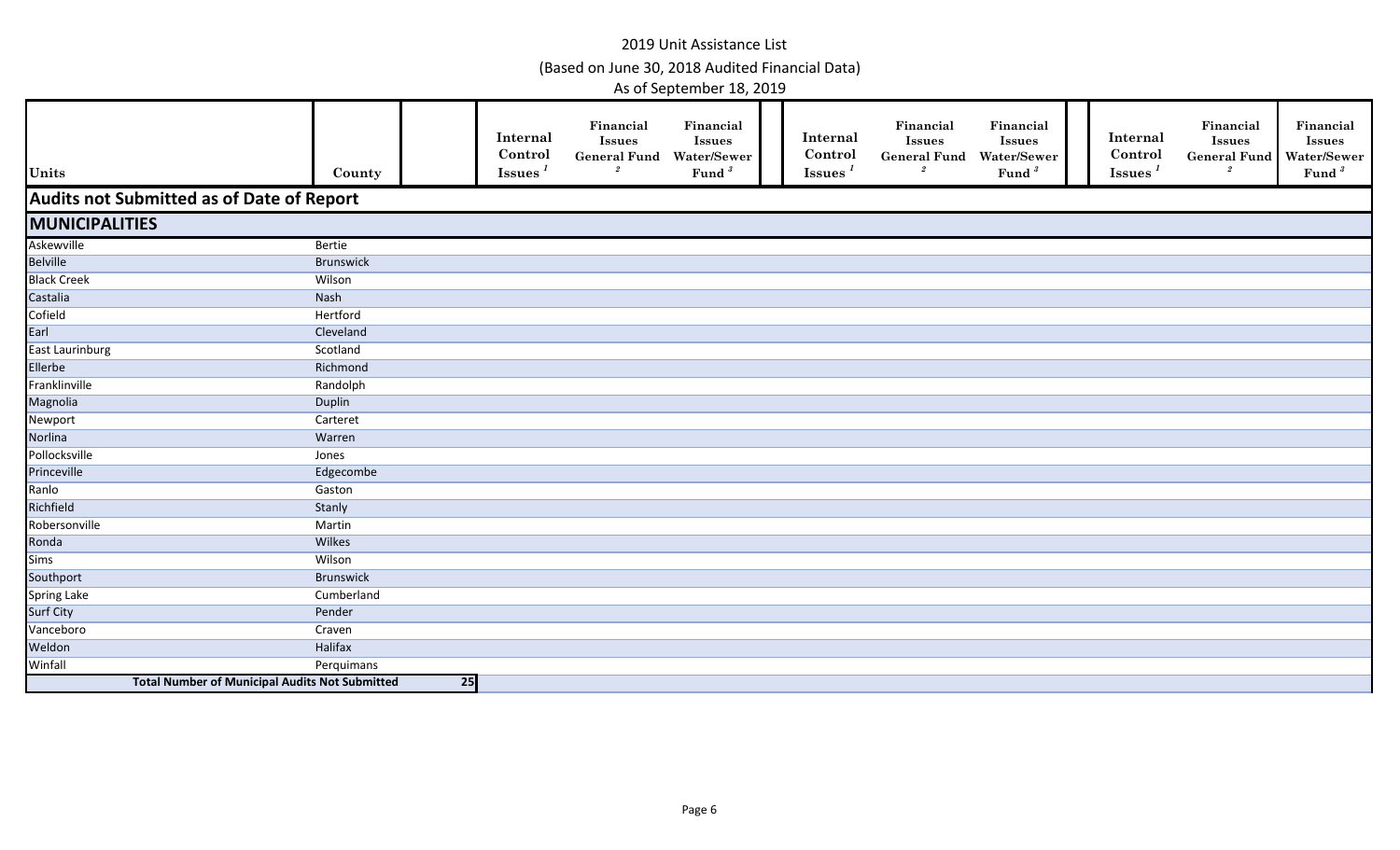| Units                                              | County      |          | Internal<br>Control<br><b>Issues</b> | Financial<br><b>Issues</b><br><b>General Fund</b> | Financial<br><b>Issues</b><br>Water/Sewer<br>Fund <sup>3</sup> | Internal<br>Control<br><b>Issues</b> | Financial<br><b>Issues</b><br><b>General Fund</b> | Financial<br><b>Issues</b><br>Water/Sewer<br>Fund | Internal<br>Control<br><b>Issues</b> | Financial<br><b>Issues</b><br>General Fund | Financial<br><b>Issues</b><br>Water/Sewer<br>Fund <sup>3</sup> |
|----------------------------------------------------|-------------|----------|--------------------------------------|---------------------------------------------------|----------------------------------------------------------------|--------------------------------------|---------------------------------------------------|---------------------------------------------------|--------------------------------------|--------------------------------------------|----------------------------------------------------------------|
| <b>COUNTIES</b>                                    |             |          |                                      |                                                   |                                                                |                                      |                                                   |                                                   |                                      |                                            |                                                                |
| <b>Anson County</b>                                |             |          |                                      |                                                   |                                                                |                                      |                                                   |                                                   |                                      |                                            |                                                                |
| <b>Greene County</b>                               |             |          |                                      |                                                   |                                                                |                                      |                                                   |                                                   |                                      |                                            |                                                                |
| Northampton County                                 |             |          |                                      |                                                   |                                                                |                                      |                                                   |                                                   |                                      |                                            |                                                                |
| <b>Total Number of County Audits Not Submitted</b> |             |          |                                      |                                                   |                                                                |                                      |                                                   |                                                   |                                      |                                            |                                                                |
|                                                    |             |          |                                      |                                                   |                                                                |                                      |                                                   |                                                   |                                      |                                            |                                                                |
| <b>OTHER ENTITY TYPES</b>                          |             |          |                                      |                                                   |                                                                |                                      |                                                   |                                                   |                                      |                                            |                                                                |
| <b>Anson County TDA</b>                            | Anson       |          |                                      |                                                   |                                                                |                                      |                                                   |                                                   |                                      |                                            |                                                                |
| Brunswick Regional Water and Sewer H2GO            | Brunswick   |          |                                      |                                                   |                                                                |                                      |                                                   |                                                   |                                      |                                            |                                                                |
| <b>Buncombe County Tourism Dev. Authority</b>      | Buncombe    | separate |                                      |                                                   |                                                                |                                      |                                                   |                                                   |                                      |                                            |                                                                |
| <b>Cliffside Sanitary District</b>                 | Rutherford  |          |                                      |                                                   |                                                                |                                      |                                                   |                                                   |                                      |                                            |                                                                |
| Davie County Soil & Water Conservation District    | Davie       |          |                                      |                                                   |                                                                |                                      |                                                   |                                                   |                                      |                                            |                                                                |
| Northampton TDA                                    | Northampton |          |                                      |                                                   |                                                                |                                      |                                                   |                                                   |                                      |                                            |                                                                |
| Total Number of Other Entity Audits Not Submitted  |             |          |                                      |                                                   |                                                                |                                      |                                                   |                                                   |                                      |                                            |                                                                |